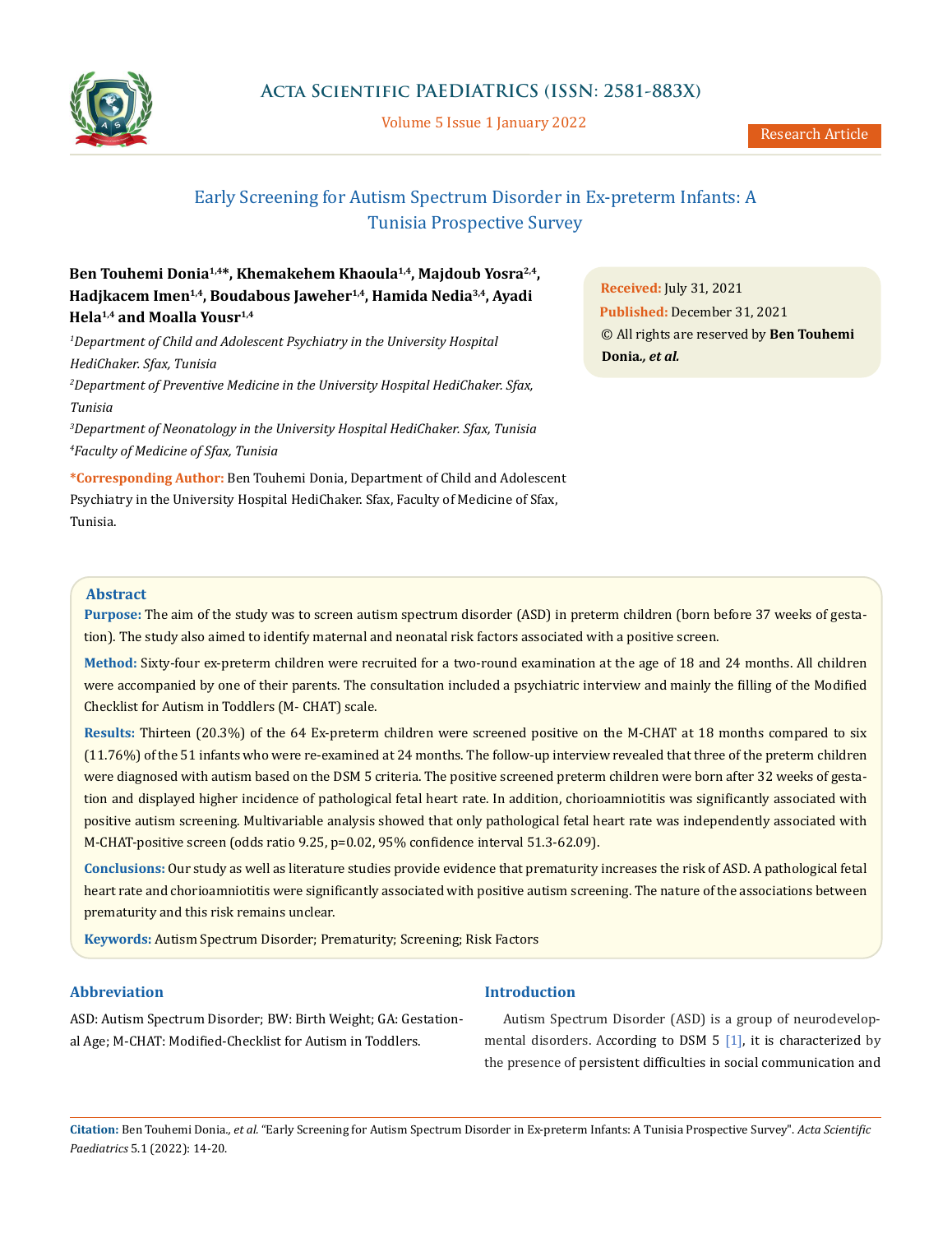interaction, and restricted repetitive behavior, interests, or activities, presently or by history. These symptoms occurred an early developmental age. ASD is considered as an important public health problem to its high prevalence, long-term evolution, and its significant cost to the healthcare system [2].

The prevalence of ASD has increased in recent years. According to estimates from the Centers for Disease Control and Prevention's Autism and Developmental Disabilities Monitoring Network [4], one in 68 children has been identified with ASD, with a prevalence 4.5 times higher in boys (1 in 42) than girls (1 in 189). In Tunisia, it is about 35/10000 according to a screening study carried out on a population of 866 children aged 18 months [5].

The etiology of ASD is currently unknown. It has been suggested that this disorder affects the brain development and interfere with environmental and genetic factors  $[6]$ . Among the environmental risk factors, prematurity was identified as playing a role in the pathophysiology and the severity of this disorder [7]. Several studies have suggested that preterm children have higher risk of autism diagnosis than children born at term [7-11].

Nowadays, authors are interested in the screening of autism at an early age. In fact, early diagnosis and early intervention in case of ASD ameliorate considerably the clinical symptoms, the prognosis and the evolution [12]. In particular, the screening could be interesting in high-risk population such as preterm children. Therefore, the objective of the present study was to screen ASD in early preterm children at the age of 18 and 24 months. The study also aimed to identify maternal and neonatal risk factors associated with a positive screen.

#### **Methods**

### **Type of study**

The present study was prospective, descriptive and analytical. It was carried out over a 12-month period (Mai 2016-May 2017). It was performed in the Neonatal Department (Hedi Chaker University Hospital, Sfax, Tunisia).

### **Study population**

#### **Inclusion criteria**

A cohort of 64 ex-preterm infants, at the age of 18 months old, regularly followed up in the out care of neonatal Department (Hedi Chaker Hospital, Sfax, Tunisia) was enrolled.

According to world health organization, preterm is defined as babies born alive before 37 weeks of pregnancy are completed. There are sub-categories of preterm birth, based on gestational age:

- Extremely preterm (less than 28+0 weeks)
- Very preterm  $(28+0)$  to  $31+6$  weeks)
- Moderate to late preterm  $(32+0)$  to  $36+6$  weeks).

## **Exclusion criteria**

Infants with hearing impairment, blindness, or severe cerebral palsy were excluded due to the anticipated high rate of false positive screen due to their underlying conditions.

## **Ethical statement**

For all participants, an informed consent by the person legally responsible for the children was obtained. The study was approved by the Ethic Committee: Committee of people protection SUD « C.P.P.SUD », reference: CCP SUD N 0290/2021.

## **Study procedure**

A medical chart was performed to characterize our cohort and to collect demographic, prenatal, intrapartum, acute postnatal and short time outcome data for all infants.

- Demographic data included gestational age (GA) at birth, birth weight (BW), and gender.
- Maternal data included maternal age, single versus multiple gestation, gestational diabetes, preeclampsia, intra- or antepartum hemorrhage, previous preterm labor during the pregnancy, prenatal infection, and use of antenatal steroids.
- • Prenatal and neonatal factors included fetal heart rate abnormalities, vaginal versus cesarean birth, Apgar score at 5 minutes, and need for respiratory and cardiovascular resuscitation.
- The early postnatal data were collected from medical files and included respiratory and metabolic complication, neonatal infection, the need for cardiopulmonary support, duration of mechanical ventilation and supplemental oxygen requirement.

All children were accompanied by one of their parents. The child psychiatrist examined the child and completed the Modified Checklist for Autism in Toddlers (M- CHAT) at two times: 18 and 24

**Citation:** Ben Touhemi Donia*., et al.* "Early Screening for Autism Spectrum Disorder in Ex-preterm Infants: A Tunisia Prospective Survey". *Acta Scientific Paediatrics* 5.1 (2022): 14-20.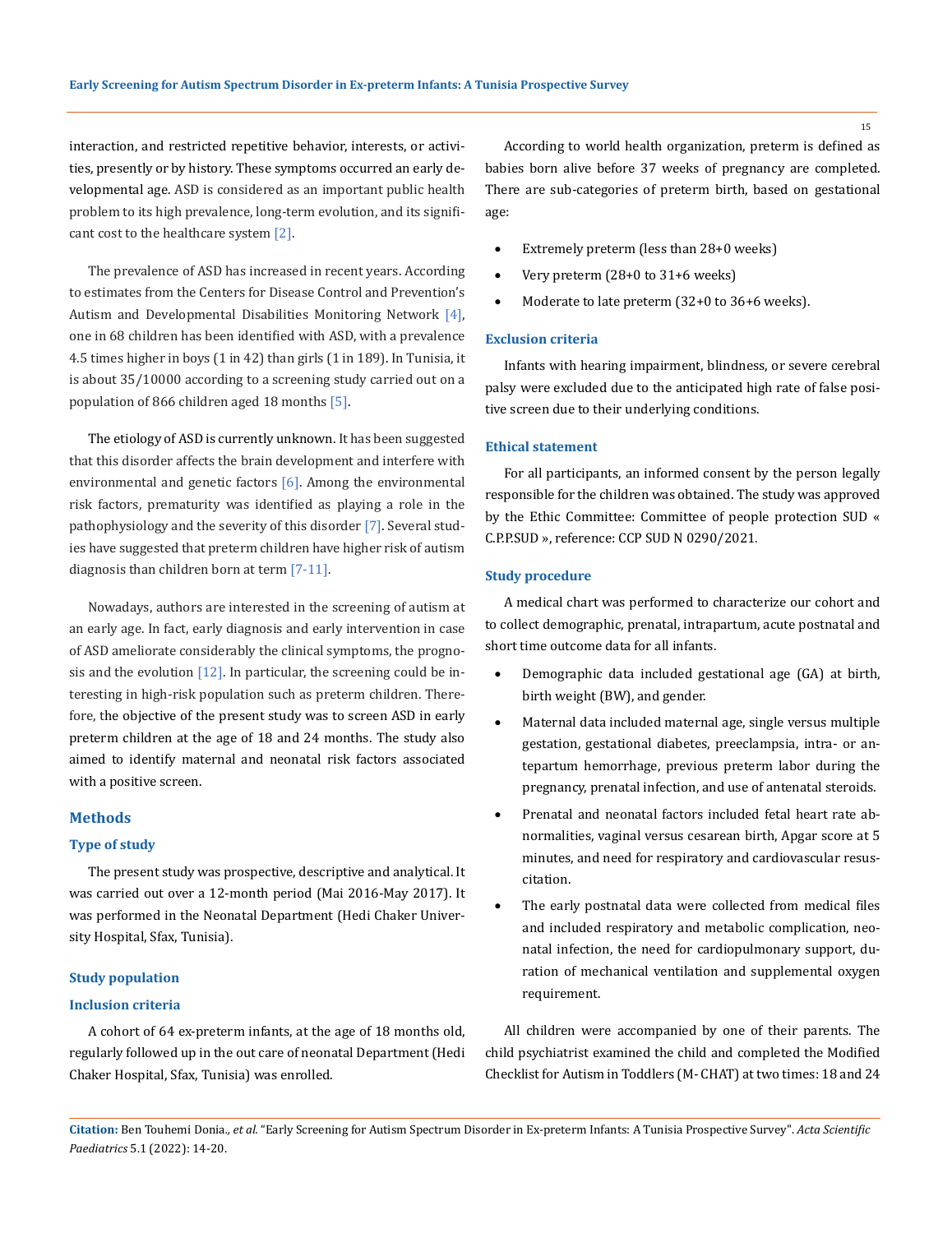months. The diagnosis of the ASD according to the DSM 5 criteria has been retained at the age of 24 months.

## **ASD screening tool**

The Modified-Checklist for Autism in Toddlers (M-CHAT), is a 23 items (yes/no) parent-report checklist developed to screen children aged 16 to 30 months for early signs of autism disorder [13]. The M-CHAT evaluates sensory responsiveness (eg, responds to sound or touch), social interaction (eg, the child imitates the parents), early language and communication (eg, responds when his name is called), and joint attention (eg, the child follows a pointy to an object across the room). Psychometric data from this questionnaire prove high sensitivity and specificity (87% and 99%, respectively).Among the23-items (yes/no), six are considered as predictive of autism ('critical' items 2, 7, 9, 13, 14, 15) and seventeen non-critical items. When two or more 'critical' items orany three itemsare failing, the child is screened positive for ASD.

 The ASD was screened by passing the parents the Tunisian validated version of the M-CHAT [5] and subsequently by a clinical interview. This questionnaire showed an average overall internal consistency with a Cronbach alpha of 0.53.

## **Statistical analysis**

Statistical analysis of all factors was performed using Statistical Package for the Social Sciences (SPSS) in its 20th release. Qualitative variables were expressed as percentages. For quantitative variables, the normality of the distribution waschecked by the Kolmogorov-Smirnov test and the Shapiro-Wilk test. An estimate of the means with their standard deviations and of the median with min and max was thus carried out.

The associations between the variables were studied using hypothesis tests. The comparison between two qualitative variables was carried out by the Pearson "chi2" test when the conditions were verified otherwise the exact Fisher test was used. The Student test was used for the comparison of two means when the distribution is Gaussian and by the non-parametric U test of Mann-Whitney when the distribution is not Gaussian. The level of statistical significance was set at  $p < 0.05$  (alpha level of 5%).

The factors associated with a positive screen of ASD were studied by calculating unadjusted (in univariate analysis) and adjusted Odds Ratio (aOR) after multivariate analysis using binary logistic regression. We retained a risk of error of 25% to include the indicator variables in the multivariate analysis.

## **Results**

#### **Clinical characteristics of preterm cohorts**

- The clinical characteristics of pregnancy and delivery are summarized in table 1.
- Pregnancy was multiple in 35.9% of the cases. The prevalence of pregnancy complications was 62.9%.
- The gestational age at birth ranged from 27 to 36 weeks (average of 30 weeks  $\pm$  2.4), and the birth weight ranged from 800 to 3050 g (average of 1444 g  $\pm$  400). All children were hospitalized in the Neonatology Department. Complications during hospitalization were observed in 75% of the subjects.
- A fetal ultrasound was performed for all children. The investigation showed abnormalities in 37.5% of cases.
- Table 2 shows the postnatal characteristics of our cohort.

| <b>Clinical Characteristic</b>                 | Value n (%)        |  |
|------------------------------------------------|--------------------|--|
| Pregnancy                                      |                    |  |
| Maternal age > 35 y                            | 24 (37.5%)         |  |
| Multiple pregnancy                             | 23 (35.90%)        |  |
| Preeclampsia                                   | 17 (26.56%)        |  |
| Gestational diabetes                           | 1 (1.56%)          |  |
| Intrauterine growth retardation                | 13 (20.31%)        |  |
| Premature rupture of<br>membranes,             | 15 (23.43%)        |  |
| Chorioamnionitis                               | 2 (3.12%)          |  |
| Labor and delivery                             |                    |  |
| Gestational age median (range)                 | $30$ weeks $+ 2.4$ |  |
| $<$ 28 Wk                                      | 11 (17.20%)        |  |
| 28-32 Wk                                       | 35 (54.70%)        |  |
| $>32$ Wk                                       | 18 (28.10%)        |  |
| Birth weight, median                           | $1440g \pm 391g$   |  |
| Male gender                                    | 26 (40.68%)        |  |
| Abnormal fetal heart rate                      | 19 (29.70%)        |  |
| Cesarean delivery                              | 54 (84.4%)         |  |
| Apgar score at 5 min <7                        | $4(6.3\%)$         |  |
| Respiratory resuscitation in<br>delivery room, | 33 (51.6%)         |  |
| Circulatory resuscitation in<br>delivery room  | $5(7.80\%)$        |  |

**Table 1:** Clinical characteristics of pregnancy and delivery in the preterm cohort ( $n = 64$ ).

**Citation:** Ben Touhemi Donia*., et al.* "Early Screening for Autism Spectrum Disorder in Ex-preterm Infants: A Tunisia Prospective Survey". *Acta Scientific Paediatrics* 5.1 (2022): 14-20.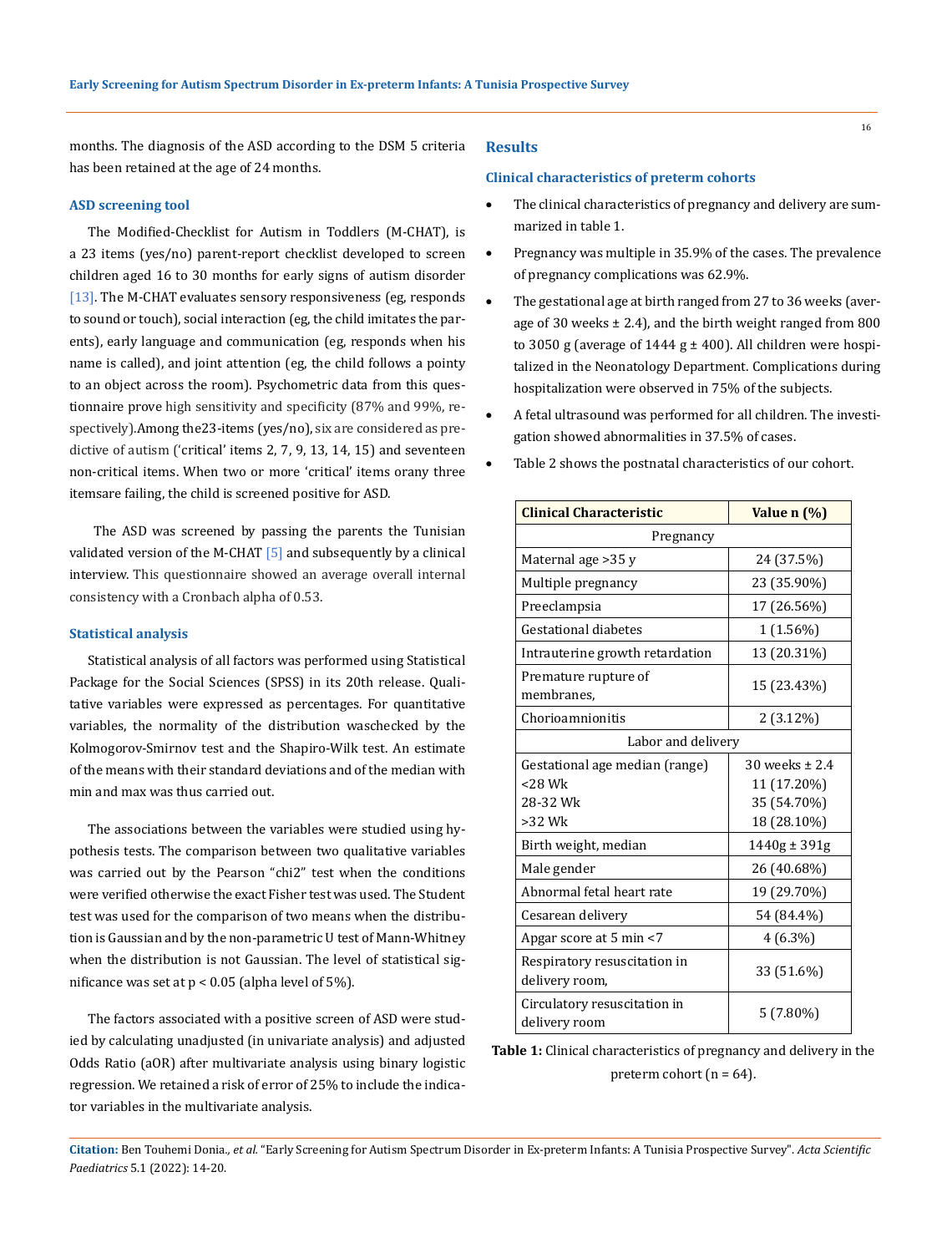| <b>Postnatal characteristics</b> | <b>Value</b> |
|----------------------------------|--------------|
| Mechanical ventilation           | 20 (31.30%)  |
| Postnatal complication           | 48 (75%)     |
| Neonatal infection               | 34 (53.10%)  |
| Hypoglycemia                     | 17 (26.56%)  |
| Respiratory distress             | 33 (51.60%)  |
| Neonatal jaundice                | 22 (34.40%)  |
| Cerebral hemorrhage              | 8 (12.5%)    |

**Table 2:** Postnatal characteristics in the preterm cohort (n = 64).

## **Prevalence of ASD positive M-CHAT screens and clinical interview**

Our study showed that 13 among the 64 children (20.3%) had positive results on the M-CHAT screening test at 18 months. At 24 months, only51 of the 64 children were assessed by a second screen with the M-CHAT. According to this later screen, only 11.76% of the cases (six children) displayed positive results. The diagnosis of the ASD according to the DSM 5 criteria allowed us to retain three cases (4.68%).

## **Risk factors for positive M-CHAT screens**

Maternal data, perinatal and birth factors were examined for the preterm infants who were positive screened using the M-CHAT at the age of 24 months. The distribution of these factors with positive/negative M-CHAT is summarized in table 3. Pathological fetal heart rate, chorioamnionitis, and GA>32 weeks were associated with a positive M-CHAT screen. There were no significant differences concerning other factors namely: pregnancy type, complications during pregnancy, gender, birth weight and Apgar scale at 5 min between those who screened positive and negative. The multivariate analysis showed that only pathological fetal heart rate was independently associated with M-CHAT-positive screen (aOR 9.25,  $p = 0.02$ , 95%, confidence interval 51.3-62.09). Regarding the postnatal studied factors there was no association with positive screen for ASD (Table 4).

| <b>Variable</b> | <b>Normal</b><br>$(n = 45)$ | <b>Abnormal</b><br>$(n=6)$ | p    |
|-----------------|-----------------------------|----------------------------|------|
| Maternel age    |                             |                            |      |
| Mean            | $31 \pm 5$                  | $32 \pm 5$                 | 0.5  |
| >35 years       | 18 (40%)                    | 2 (33.30%)                 | $1*$ |
| <35 years       | 27 (60%)                    | $4(66.70\%)$               |      |

| Type of Pregnancy   |             |            |          |
|---------------------|-------------|------------|----------|
| Single              | 31 (68.88%) | 5 (83.30%) | $0.65*$  |
| Multiple            | 14 (31.22%) | 1 (16.70%) |          |
| Preeclampsia        |             |            |          |
| <b>Yes</b>          | 16 (35.60%) | 1 (6.70%)  | $0.33*$  |
| N <sub>o</sub>      | 29 (64.40%) | 5 (83.30%) |          |
| Gestationaldiabetes |             |            |          |
| Yes                 | 1 (2.20%)   | 0          | $1*$     |
| No                  | 44 (97.80%) | 6 (100%)   |          |
| Intrauterinegrowth  |             |            |          |
| retardation         |             |            |          |
| <b>Yes</b>          | 6 (13.30%)  | 3(50%)     | $0.06*$  |
| N <sub>0</sub>      | 39 (36.70)  | 3 (50%)    |          |
| Chorioamnionitis    |             |            |          |
| Yes                 | 0           | 2 (33.30%) | $0.01*$  |
| N <sub>o</sub>      | 45 (100%)   | 4 (66.70%) |          |
| Fetalheart rate     |             |            |          |
| Normal              | 37(90.20%)  | 3 (50%)    | $0.03*$  |
| Pathological        | 4 (9.80%)   | 3 (50%)    |          |
| Gender              |             |            |          |
| Male                | 19 (42.20%) | 3(50%)     | $1*$     |
| Female              | 26 (57.80%) | 3 (50%)    |          |
| Gestationalage      |             |            |          |
| ≤32 $SA$            | 36 (80%)    | 1 (16.70%) | $0.045*$ |
| $>32$ SA            | 9(20%)      | 5 (83.30%) |          |
| Birthweight         |             |            |          |
| $<$ 1500g           | 27 (60%)    | 3(50%)     | 0.48     |
| >1500               | 18 (40%)    | 3 (50%)    |          |
| Apgar at 5 min      |             |            |          |
| <6                  | 12 (26.66%) | 1 (16.70%) | 0.54     |
| >6                  | 33 (73.33%) | 5 (83.30%) |          |

17

**Table 3:** Distribution of clinical risk factors with normal/ abnormal M-CHAT score at the age of 24 months  $(n = 51)$ . \* Fishertest.

| <b>Variable</b>        | <b>Normal</b><br>$(n = 45)$ | <b>Abnormal</b><br>$(n=6)$ | p       |
|------------------------|-----------------------------|----------------------------|---------|
| Hospitalstay (average) | $30.75$ ( $\pm 16$ )        | $20.66$ ( $\pm$ 9)         | 0.061   |
| Mechanical ventilation |                             |                            |         |
| Yes                    | 17 (37.80%)                 | 1(16.70%)                  | $0.4*$  |
| No                     | 28(62.20%)                  | 5(83.30%)                  |         |
| Neonatal infection     |                             |                            |         |
| Yes                    | 28(62.60%)                  | 2(33.30%)                  | $0.21*$ |
| No                     | 17(37.80%)                  | 4(66.70%)                  |         |
| Neonataljaundice       |                             |                            |         |
| <b>Yes</b>             | 19(42.20%)                  | 1(16.70%)                  | $0.38*$ |
| N <sub>0</sub>         | 26(57.80%)                  | 5(83.30%)                  |         |

**Citation:** Ben Touhemi Donia*., et al.* "Early Screening for Autism Spectrum Disorder in Ex-preterm Infants: A Tunisia Prospective Survey". *Acta Scientific Paediatrics* 5.1 (2022): 14-20.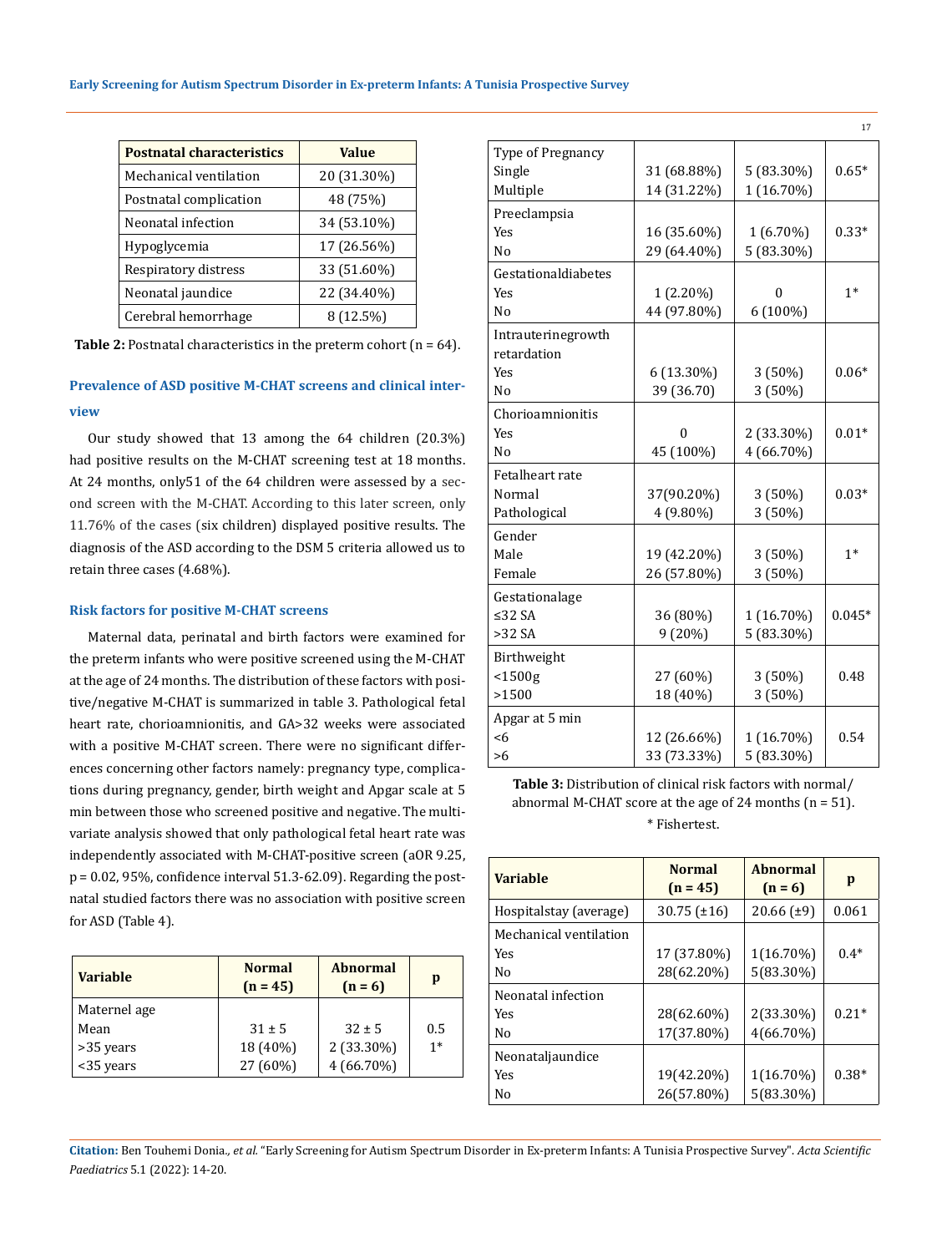| Respiratory distress |             |           |         |
|----------------------|-------------|-----------|---------|
| Yes                  | 22 (48.90%) | $3(50\%)$ | $1*$    |
| No                   | 23 (51.10%) | 3(50%)    |         |
| Neonatale            |             |           |         |
| Hypoglycaemia        |             |           |         |
| <b>Yes</b>           | 14(31.10%)  | $3(50\%)$ | $0.31*$ |
| No                   | 31 (68.90%) | 3(50%)    |         |
| Cerebral haemorrahge |             |           |         |
| <b>Yes</b>           | 8 (31.10%)  | 2(33.30%) | 0.58    |
| Nο                   | 37 (82.20%) | 4(66.70%) |         |

**Table 4:** The association between antenatal and natal factors and screening for ASD according to M-CHAT at the age of 24 months. \* Fishertest.

### **Discussion**

Previous studies have reported a higher risk to develop neurodevelopmental disorder such ASD in preterm infants than the infant born at term. The present study aimed to screen ASD in early preterm infants at the age of 18 and 24 months and to identify maternal and neonatal risk factors associated with a positive screen.

The age of screening picked in our study was 18 months and 24 months. In fact the American Academy of Pediatrics has published guidelines (PAA 2006)  $\lceil 14 \rceil$  supporting the screening for ASD in infants aged 18 months. Generally, many parents express worries as early as 15 and 18 months of age  $[15]$ . The M-CHAT can be accurately administered at age 18 months. Nevertheless, at this age, children with ASD may not meet all of the criteria to allow a diagnosis of ASD and can have a negative screen in the M-CHAT. Consequently, we have reexamined these infants at the age of 24 months to gather more information about the stability of the diagnosis and to detect regressive forms of autism. Previous studies have shown that diagnosis of ASD at 2 years of age is possible and stable over time [15].

#### **Prevalence of screening for ASD in preterm infants**

In the current study, the prevalence of screening for ASD among preterm infant by utilizing M-CHAT scale was 20.30% at 18 months and 11.76% at 24 months. These findings support a high prevalence of positive initial screenings for ASD in preterm children. In literature, the results of a positive screening test vary from 7% to  $42\%$  [12,16-18]. This variation in rate can be explain by diverse screening tests used, and the difference in inclusion and exclusion criteria.

Concerning the diagnosis of ASD, only three children of those who had positive M-CHAT screen filled the DSM 5 criteria for ASD. Accordingly, the prevalence of ASD in our population was 4.68% based on a clinical examination following the DSM 5criteria. Previous studies estimated that ASD prevalence among prematurely born children is about 5 to 8%  $[7,19]$ . Whereas, it varies between 1 and 2% in the general population  $[1,20]$ . Recently, a systematic meta-analysis that comprised 3366 preterm infants from 18 studies revealed that the prevalence rate of ASD was 7% when diagnostic tools were used [9].

A prospective study in Southern Taiwan, included 283 very preterm infants at the age of 5 years. The diagnostic assessments with ADOS and ADI-R has shown ASD incidence rate of 7.7% [10]. After excluding the preterm children with major neurological disorder, the ASD incidence rate was still high (7.3%) [10]. Dudova., *et al*. [18] identified 13% of the infants with ASD in their study which involved 101 preterm infants at the age of 2 years. They used the screening battery including the Modified Checklist for Autism in Toddlers (M-CHAT), Communication and Symbolic Behavior Scales Developmental Profile Infant-Toddler Checklist (CSBS-DP-ITC), and the Infant/Toddler Sensory Profile (ITSP). Such elevated prevalence of ASD points out the importance to use clinical judgement when suspecting a child as having ASD and not to rely on screening tests only.

#### **Maternal and obstetric factors**

In the present study, chorioamniotitis was associated with a positive screening of M-CHAT. This can be explained by the fact that placental dysfunction and intra-uterine infection are considered as major causes of prematurity and fetal anoxia, which may contribute to development of autism [18].

In the present study, the choice of 35 years as the cut-off age was based on the recommendations of many authors [21,22]. The mean maternal age at conception was higher in children with ASD without significant difference (32 versus 31 years old,  $p = 0.5$ ). Prior studies have shown that advanced maternal age increased the risk for ASD [21,22]. A recent review showed that maternal age was associated with an increased risk of ASD when the comparison is limited on age groups of 35 years or older versus 25-29 years [ $23$ ]. This can be explained by the fact that advanced age at conception was associated with increased risk of pregnancy and obstetric complications, amplified the chance of exposure to medications or pollutions and more genetic mutation [24].

**Citation:** Ben Touhemi Donia*., et al.* "Early Screening for Autism Spectrum Disorder in Ex-preterm Infants: A Tunisia Prospective Survey". *Acta Scientific Paediatrics* 5.1 (2022): 14-20.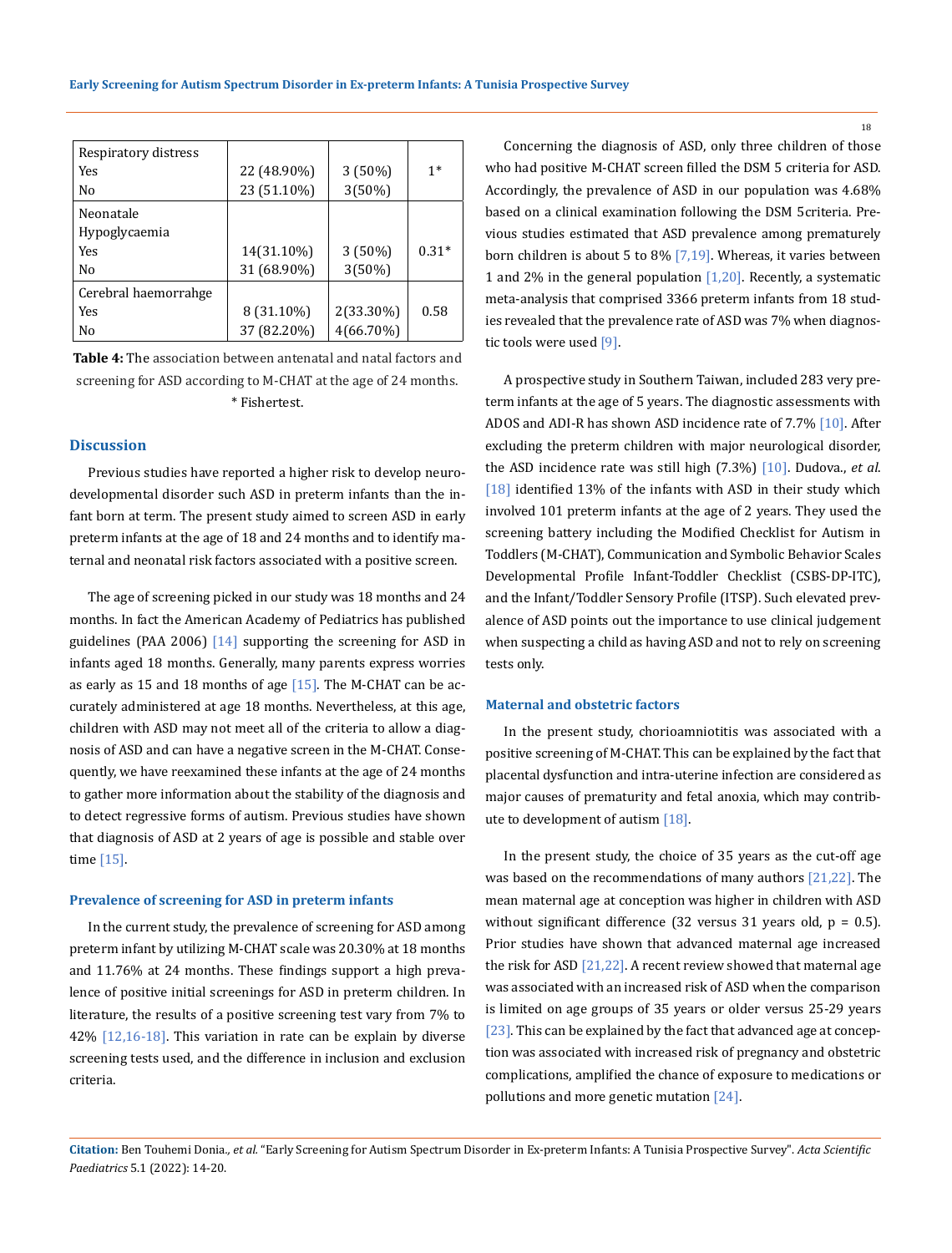Moreover, obstetrical factors (preeclampsia, gestational diabetes, intrauterine growth restriction) that may influence the positive screening rate, were investigated in this study. Nevertheless, they did not display any statistically significance on the screening of ASD. The small size of our sample may reflect the underestimated effect of these pathologies on autism. Many studies underlined the association of maternal and obstetric factors in preterm infant with ASD. Maternal infection, intrauterine growth restriction, placental insufficiency, maternal overweight, gestational diabetes, preeclampsia and pre-pregnancy maternal antidepressant use have been associated with increased risk for autism [22,23,25].

### **Birth risk factors**

In the present study, different birth factors (GA, BW, Apgar scale, respiratory distress…) seem to increase the risk for ASD. Actually, a significant association was found between the existence of abnormalities in the fetal heart rhythm, which indicates the presence of fetal distress, and the positive screening of ASD. However, we did not find a correlation between a low Apgar score and a positive screening which is controversial with other studies [25]. In addition, several researchers have hypothesized that a set of perinatal conditions that indicate a prolonged or acute deprivation of oxygen for the fetus might be a major risk factor for neuropsychological disorders and could increase the risk of ASD [21,26].

Concerning the association between GA and autism, we found that infants who were born after 32 weeks of gestation, had an increased risk of a positive M-CHAT screen. Our results were in line with those reported by Moore., *et al*. [12] who found that infants born before 34 weeks of gestation and post-term infants (39-41 GA) had an increased risk of autism, while very preterm infants (<32 GA) were protected against autism.

On the other hand, some authors had demonstrated that a lower GA is considered as significant risk factor to develop ASD [8,12]. The prevalence of positive screening decreases significantly with the increase of GA at birth  $[27]$ . However, a recent meta-regression analysis has revealed no significant association between gestational age and the prevalence of ASD  $[9]$ .

In addition to GA, low BW was considered as a risk factor for autism. In the present study, we didn't found such association. Moore., *et al*. [12] and Stephens., *et al*. [17] found that preterm infants with lower BW had a higher risk of positive M-CHAT screens. The controversies in relationship between ASD and low BW could be explained by various maternal or neonatal factors, such as maternal age and health conditions, nutrition deficits, hypoxia, and other obstetrical complications [28].

In addition, different postnatal risk factors for ASD in preterm children were studied. In our sample, no neonatal or postnatal factor were identified to be significantly associated with a positive screen on the M-CHAT, because of our low incidence.

In the review of Guinchat  $[22]$ , no factor in the neonatal and perinatal periods has been constantly certified as a risk factor for autism. However, some factors have been associated with autism in several studies and should be considered as potential risk factors for ASD, such as late onset bacteraemia, administration of steroids in postnatal period, broncho-pulmonary dysplasia, abnormal MRI studies and cranial ultrasound abnormality [8,12].

 The limitation of our study is the small sample of preterm children that were recruited and the absence of a control term children, therefore the identification of risk factors associated with a positive screen in MCHAT could be underestimated.

### **Conclusion**

Our study as well as literature studies suggest that prematurity increases the risk of ASD. Although, our findings support that late prematurity, a pathological fetal heart rate and chorioamniotitis were significantly associated with positive autism screening. The nature of the associations between prematurity and this risk remains unclear. Future studies are needed to more investigate perinatal and neonatal conditions in preterm infants to better characterize this association.

## **Acknowledgment**

None.

### **Bibliography**

- 1. "American Psychiatric Association". Autism Spectrum Disorder DSM5 (2013).
- 2. Fuentes J., *et al*[. "Troubles du spectre autistique".](https://cenop.ca/troubles-comportement/tsa-trouble-spectre-autisme.php) *International [Association for Child and Adolescent Psychiatry Allied](https://cenop.ca/troubles-comportement/tsa-trouble-spectre-autisme.php)* Products *Chapitre* [2 \(2012\).](https://cenop.ca/troubles-comportement/tsa-trouble-spectre-autisme.php)
- 3. Harrington JW., *et al*[. "The Clinician's Guide to Autism".](https://pubmed.ncbi.nlm.nih.gov/24488830/) *Pediatrics in Review* [35.2 \(2014\): 62-78.](https://pubmed.ncbi.nlm.nih.gov/24488830/)
- 4. Christensen DL., *et al*[. "Prevalence and characteristics of au](https://pubmed.ncbi.nlm.nih.gov/30439868/)[tism spectrum disorder among children aged 8 years— Au](https://pubmed.ncbi.nlm.nih.gov/30439868/)[tism and Developmental Disabilities Monitoring Network".](https://pubmed.ncbi.nlm.nih.gov/30439868/)  *[\(MMWR\) Surveillance Summaries](https://pubmed.ncbi.nlm.nih.gov/30439868/)* 65.3 (2016): 1-23.

**Citation:** Ben Touhemi Donia*., et al.* "Early Screening for Autism Spectrum Disorder in Ex-preterm Infants: A Tunisia Prospective Survey". *Acta Scientific Paediatrics* 5.1 (2022): 14-20.